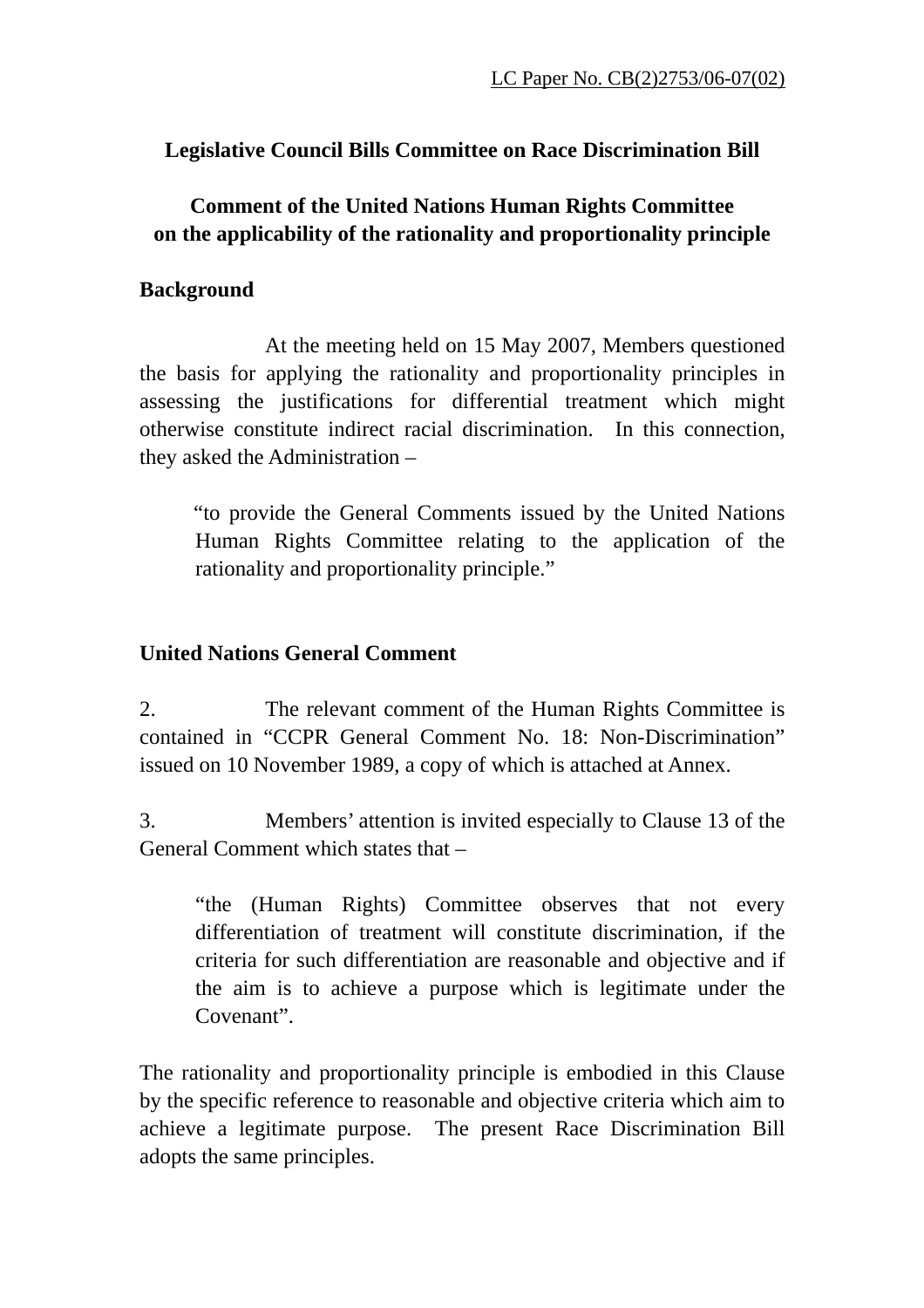# **Presentation**

3. This paper has been prepared for Members' information in response to item (3) under section II, "Racial Discrimination and Criteria for Determining "Justifiability" of the "List of issues raised by members" (LC Paper No. CB(2)2576/06-07(01)).

**Constitutional and Mainland Affairs Bureau September 2007**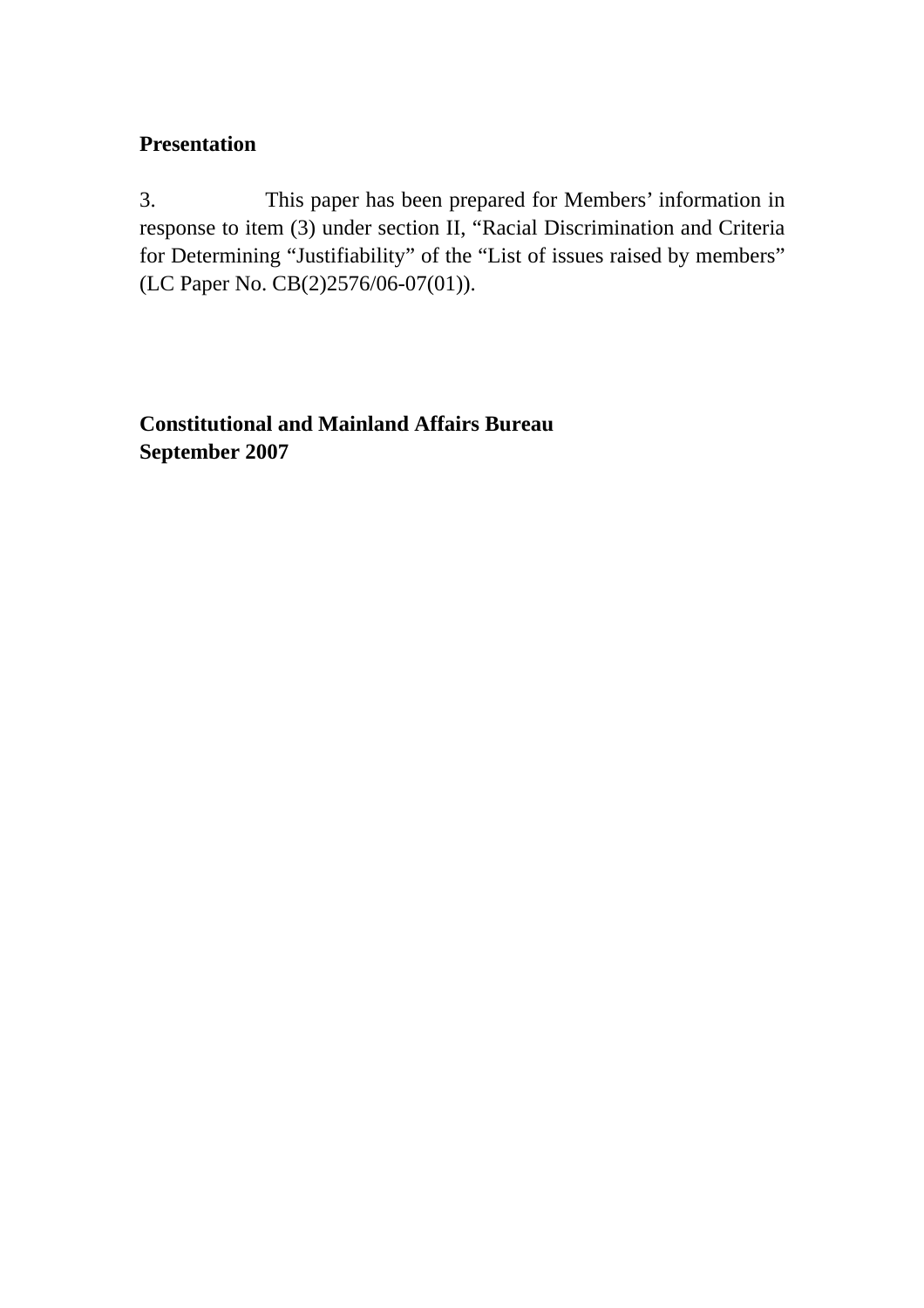#### **Annex**

# *General Comment No. 18: Non-discrimination : . 10/11/89. CCPR General Comment No. 18. (General Comments***)**

Convention Abbreviation: CCPR

GENERAL COMMENT 18

#### Non-discrimination (Thirty-seventh session, 1989)

1. Non-discrimination, together with equality before the law and equal protection of the law without any discrimination, constitute a basic and general principle relating to the protection of human rights. Thus, article 2, paragraph 1, of the International Covenant on Civil and Political Rights obligates each State party to respect and ensure to all persons within its territory and subject to its jurisdiction the rights recognized in the Covenant without distinction of any kind, such as race, colour, sex, language, religion, political or other opinion, national or social origin, property, birth or other status. Article 26 not only entitles all persons to equality before the law as well as equal protection of the law but also prohibits any discrimination under the law and guarantees to all persons equal and effective protection against discrimination on any ground such as race, colour, sex, language, religion, political or other opinion, national or social origin, property, birth or other status.

2. Indeed, the principle of non-discrimination is so basic that article 3 obligates each State party to ensure the equal right of men and women to the enjoyment of the rights set forth in the Covenant. While article 4, paragraph 1, allows States parties to take measures derogating from certain obligations under the Covenant in time of public emergency, the same article requires, inter alia, that those measures should not involve discrimination solely on the ground of race, colour, sex, language, religion or social origin. Furthermore, article 20, paragraph 2, obligates States parties to prohibit, by law, any advocacy of national, racial or religious hatred which constitutes incitement to discrimination.

3. Because of their basic and general character, the principle of non-discrimination as well as that of equality before the law and equal protection of the law are sometimes expressly referred to in articles relating to particular categories of human rights. Article 14, paragraph 1, provides that all persons shall be equal before the courts and tribunals, and paragraph 3 of the same article provides that, in the determination of any criminal charge against him, everyone shall be entitled, in full equality, to the minimum guarantees enumerated in subparagraphs (a) to (g) of paragraph 3. Similarly, article 25 provides for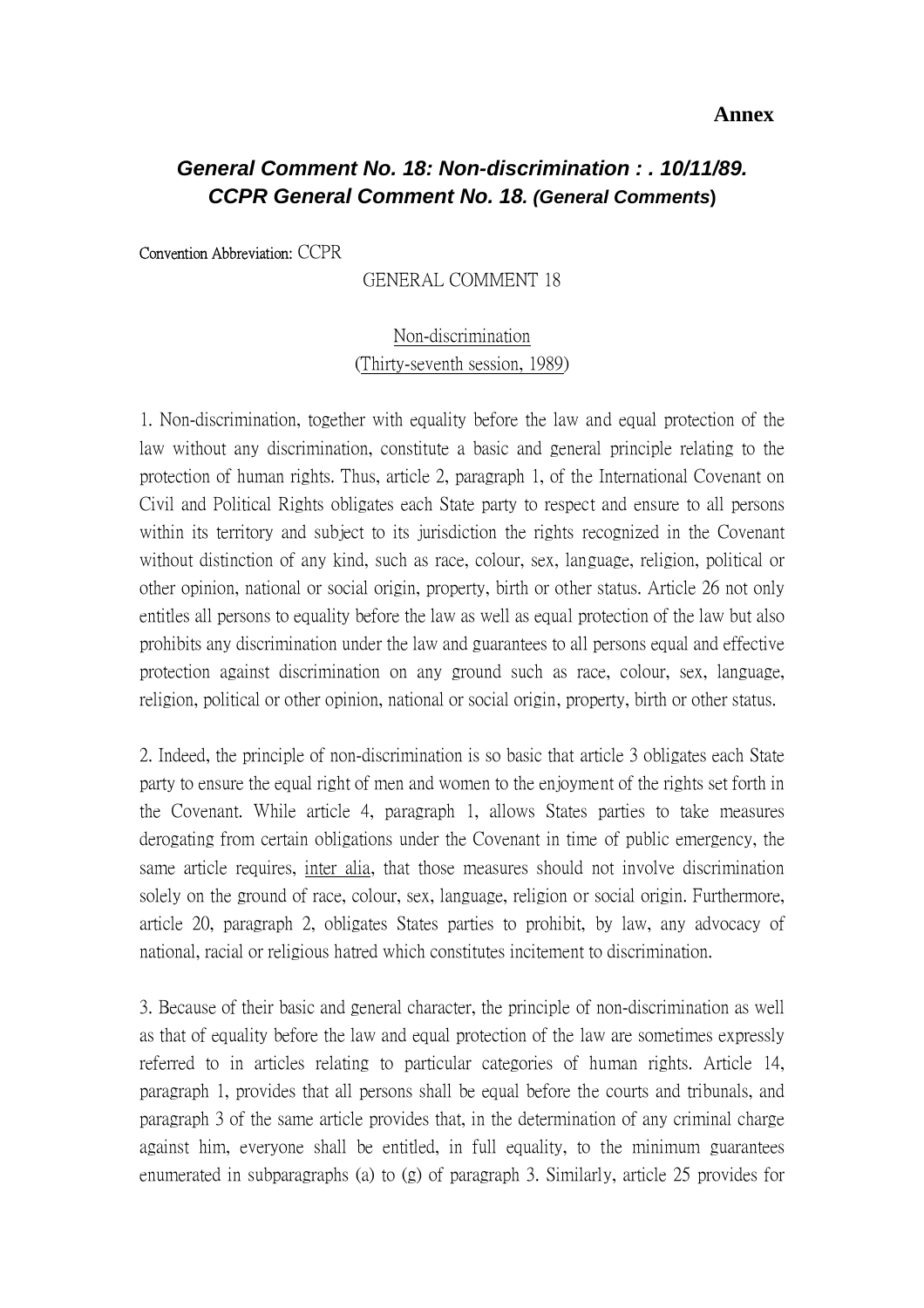the equal participation in public life of all citizens, without any of the distinctions mentioned in article 2.

4. It is for the States parties to determine appropriate measures to implement the relevant provisions. However, the Committee is to be informed about the nature of such measures and their conformity with the principles of non-discrimination and equality before the law and equal protection of the law.

5. The Committee wishes to draw the attention of States parties to the fact that the Covenant sometimes expressly requires them to take measures to guarantee the equality of rights of the persons concerned. For example, article 23, paragraph 4, stipulates that States parties shall take appropriate steps to ensure equality of rights as well as responsibilities of spouses as to marriage, during marriage and at its dissolution. Such steps may take the form of legislative, administrative or other measures, but it is a positive duty of States parties to make certain that spouses have equal rights as required by the Covenant. In relation to children, article 24 provides that all children, without any discrimination as to race, colour, sex, language, religion, national or social origin, property or birth, have the right to such measures of protection as are required by their status as minors, on the part of their family, society and the State.

6. The Committee notes that the Covenant neither defines the term "discrimination" nor indicates what constitutes discrimination. However, article 1 of the International Convention on the Elimination of All Forms of Racial Discrimination provides that the term "racial discrimination" shall mean any distinction, exclusion, restriction or preference based on race, colour, descent, or national or ethnic origin which has the purpose or effect of nullifying or impairing the recognition, enjoyment or exercise, on an equal footing, of human rights and fundamental freedoms in the political, economic, social, cultural or any other field of public life. Similarly, article 1 of the Convention on the Elimination of All Forms of Discrimination against Women provides that "discrimination against women" shall mean any distinction, exclusion or restriction made on the basis of sex which has the effect or purpose of impairing or nullifying the recognition, enjoyment or exercise by women, irrespective of their marital status, on a basis of equality of men and women, of human rights and fundamental freedoms in the political, economic, social, cultural, civil or any other field.

7. While these conventions deal only with cases of discrimination on specific grounds, the Committee believes that the term "discrimination" as used in the Covenant should be understood to imply any distinction, exclusion, restriction or preference which is based on any ground such as race, colour, sex, language, religion, political or other opinion, national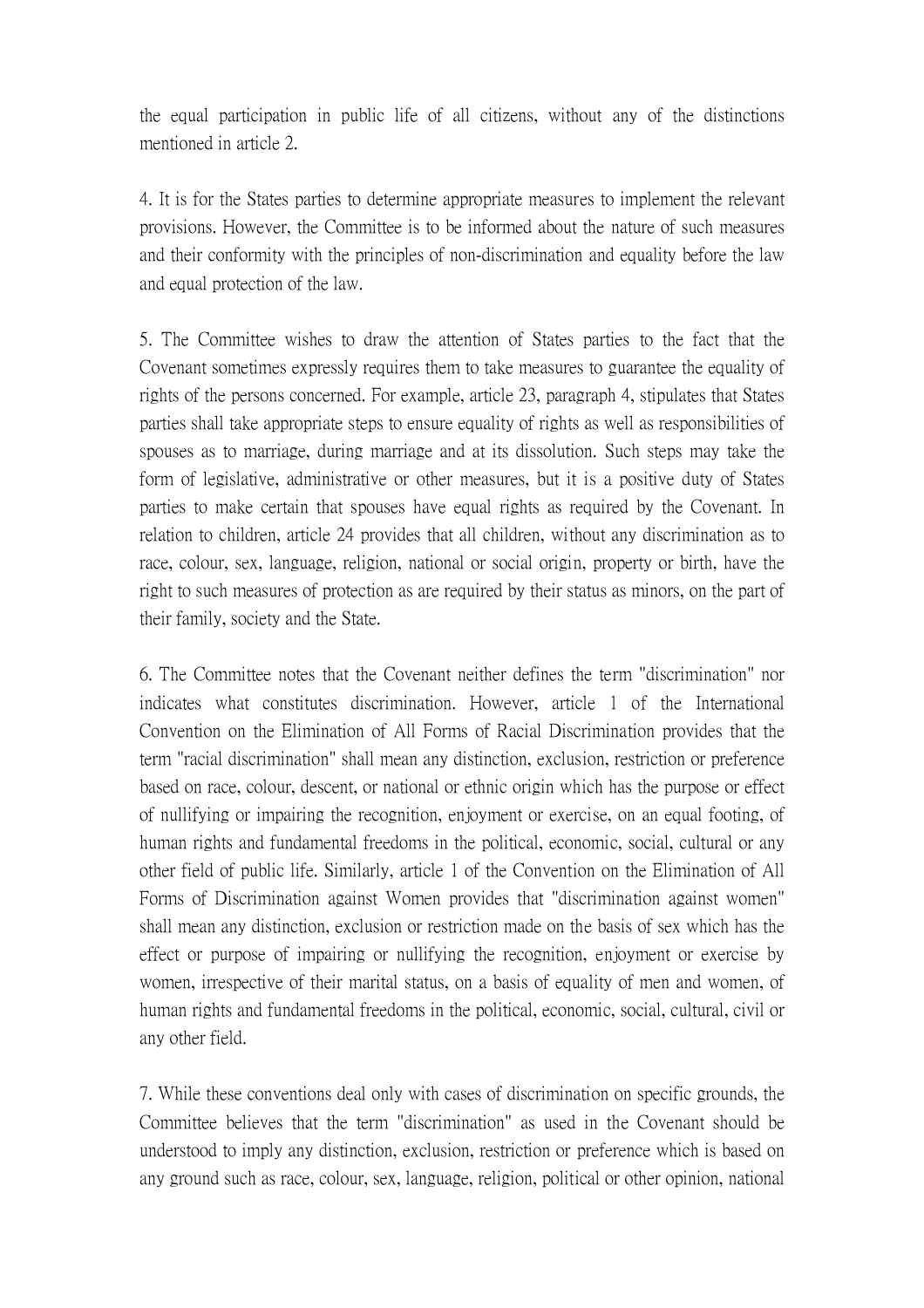or social origin, property, birth or other status, and which has the purpose or effect of nullifying or impairing the recognition, enjoyment or exercise by all persons, on an equal footing, of all rights and freedoms.

8. The enjoyment of rights and freedoms on an equal footing, however, does not mean identical treatment in every instance. In this connection, the provisions of the Covenant are explicit. For example, article 6, paragraph 5, prohibits the death sentence from being imposed on persons below 18 years of age. The same paragraph prohibits that sentence from being carried out on pregnant women. Similarly, article 10, paragraph 3, requires the segregation of juvenile offenders from adults. Furthermore, article 25 guarantees certain political rights, differentiating on grounds of citizenship.

9. Reports of many States parties contain information regarding legislative as well as administrative measures and court decisions which relate to protection against discrimination in law, but they very often lack information which would reveal discrimination in fact. When reporting on articles 2 (1), 3 and 26 of the Covenant, States parties usually cite provisions of their constitution or equal opportunity laws with respect to equality of persons. While such information is of course useful, the Committee wishes to know if there remain any problems of discrimination in fact, which may be practised either by public authorities, by the community, or by private persons or bodies. The Committee wishes to be informed about legal provisions and administrative measures directed at diminishing or eliminating such discrimination.

10. The Committee also wishes to point out that the principle of equality sometimes requires States parties to take affirmative action in order to diminish or eliminate conditions which cause or help to perpetuate discrimination prohibited by the Covenant. For example, in a State where the general conditions of a certain part of the population prevent or impair their enjoyment of human rights, the State should take specific action to correct those conditions. Such action may involve granting for a time to the part of the population concerned certain preferential treatment in specific matters as compared with the rest of the population. However, as long as such action is needed to correct discrimination in fact, it is a case of legitimate differentiation under the Covenant.

11. Both article 2, paragraph 1, and article 26 enumerate grounds of discrimination such as race, colour, sex, language, religion, political or other opinion, national or social origin, property, birth or other status. The Committee has observed that in a number of constitutions and laws not all the grounds on which discrimination is prohibited, as cited in article 2, paragraph 1, are enumerated. The Committee would therefore like to receive information from States parties as to the significance of such omissions.